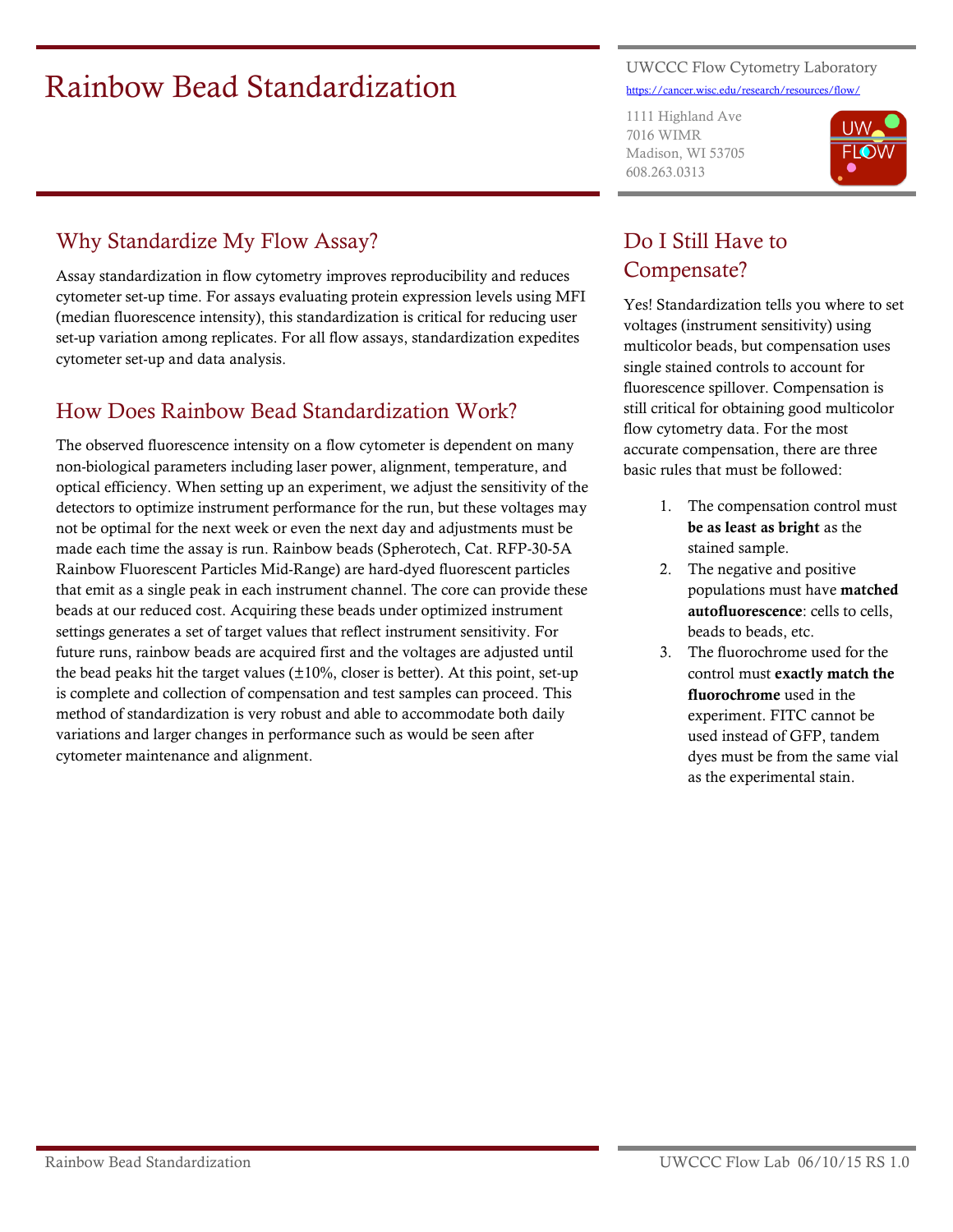#### How Do I Standardize in Diva?

- 1. Set optimized voltages manually using a fully stained sample and checking the individual comps (do not record, calculate, or apply comp yet).
- 2. Create a new Global Worksheet entitled 'Rainbows.'

|                            | <b>B</b> Experiment 002 |                             |  |  |  |
|----------------------------|-------------------------|-----------------------------|--|--|--|
| <b>B</b> QC Ultras Nov2014 |                         | 2/13/15 8:46:35 AM          |  |  |  |
| <b>B</b> Rainbow Set up    | Cytometer Settings      | 2/16/15 8:37:30 AM          |  |  |  |
|                            |                         | <b>New Global Worksheet</b> |  |  |  |
| <b>B</b> Shared View       | Ж<br>Cut                | $Ctrl+X$                    |  |  |  |
|                            | 嗚<br>Copy               | $Ctrl + C$                  |  |  |  |
|                            | Paste                   | $C$ trl+V                   |  |  |  |
|                            | Delete                  | Delete                      |  |  |  |

3. In the 'Rainbows' worksheet, create a FSC/SSC dot plot with a P1 polygon gate to define beads, and a histogram plot for each fluorescent channel in the experiment.



4. Make a statistics layout to show the median fluorescent intensity for each histogram.



5. Edit the default statistics view so that it shows the desired information.



#### Preparing Rainbow Beads

Dilute one drop of well-mixed rainbow beads in 300 µL of flow buffer.

## Rainbow Initial Set-up Quick Reference

- 1. Optimize cytometer voltages using your samples.
- 2. Collect the rainbow beads without any compensation and record median fluorescence intensity for each channel.
- 3. Collect and apply compensation.
- 4. Acquire your samples.

## Set-up Already Standardized Assay

- 1. Acquire rainbow beads and adjust detector voltages to hit MFI target values determined as above.
- 2. Proceed with compensation.
- 3. Acquire samples.

## How Do I Change Bead Lots?

Changing bead lots is simple as long as you have beads from both lots.

- 1. Run old bead lot and adjust voltages to hit target values.
- 2. Acquire new bead lot at those settings and note new target values.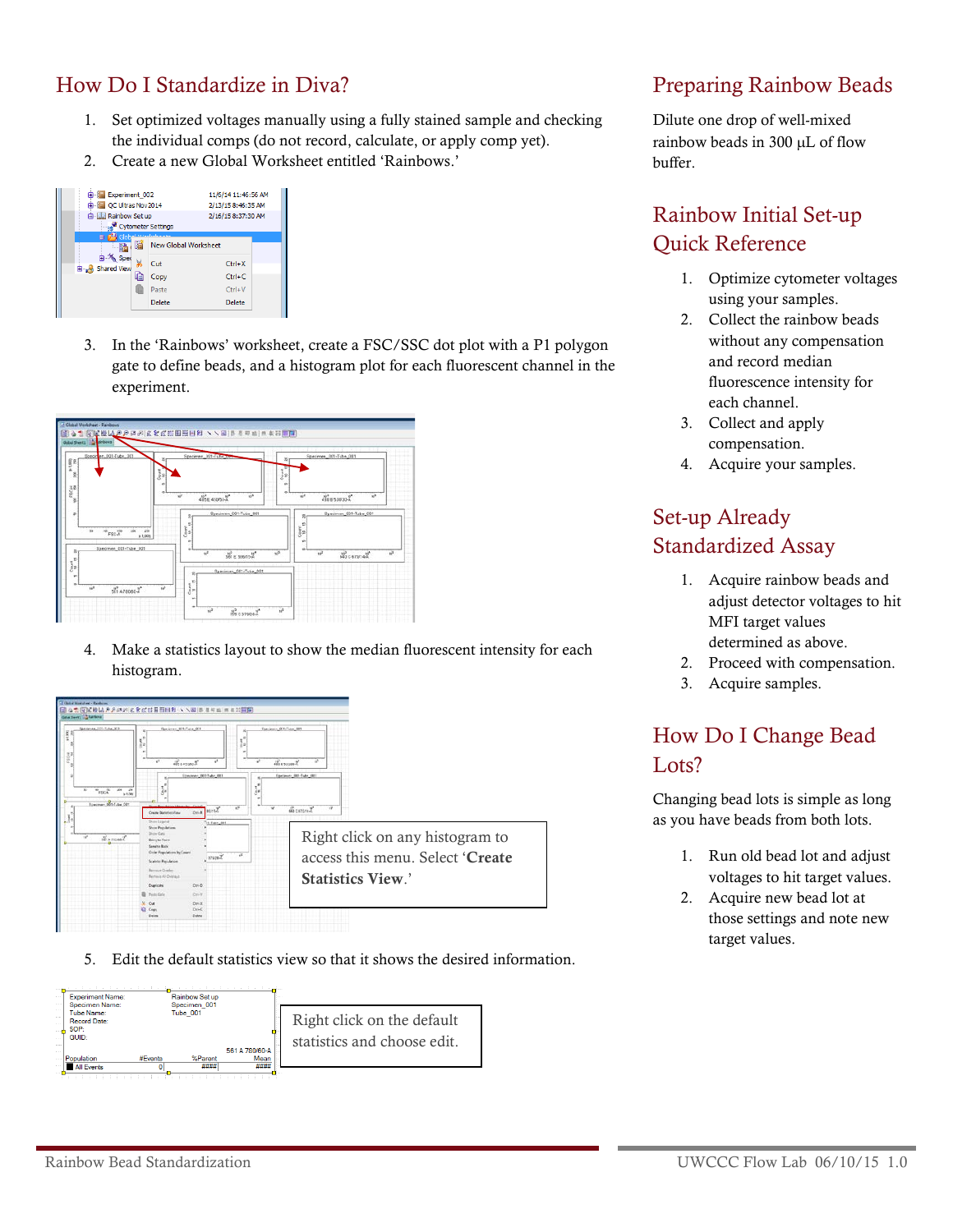| Header   Populations   Statistics                                               |                           |                              |                              |                                                 |
|---------------------------------------------------------------------------------|---------------------------|------------------------------|------------------------------|-------------------------------------------------|
|                                                                                 | Use 2 columns for display |                              |                              |                                                 |
| Attribute                                                                       |                           | $\Box$ All                   |                              |                                                 |
| · Experiment Name                                                               |                           | $\sqrt{2}$                   |                              |                                                 |
| · Plate Name                                                                    |                           | $\Box$                       |                              |                                                 |
| · Specimen Name                                                                 |                           | $\sqrt{}$                    |                              |                                                 |
| · Tube Name                                                                     |                           | $\blacktriangledown$         |                              |                                                 |
| · Record Date                                                                   |                           | $\overline{\mathsf{v}}$      |                              |                                                 |
| <b>CST SETUP STATUS</b>                                                         |                           | $\Box$                       |                              |                                                 |
| CST BEADS LOT ID                                                                |                           | $\overline{\phantom{a}}$     |                              | Clean up the header information                 |
| · CYTOMETER CONFIG NAME                                                         |                           | F                            |                              |                                                 |
| . CYTOMETER CONFIG CREATE DATE                                                  |                           | O                            |                              |                                                 |
| <b>CST SETUP DATE</b>                                                           |                           | O                            |                              |                                                 |
| <b>CST BASELINE DATE</b>                                                        |                           | $\Box$                       |                              |                                                 |
| · CST PERFORMANCE EXPIRED                                                       |                           | O                            |                              |                                                 |
| <b>CST REGULATORY STATUS</b>                                                    |                           | n                            |                              |                                                 |
| <b>CST READS EXPIRED</b>                                                        |                           | $\equiv$                     |                              |                                                 |
|                                                                                 |                           |                              |                              |                                                 |
|                                                                                 |                           |                              |                              |                                                 |
| <b>Header Populations Statistics</b>                                            |                           |                              |                              |                                                 |
| Edit Statistics View<br>$\Box$<br>▣<br>Populations<br>Show<br>All<br>Population | E<br>Parent N             | 同<br>同<br>#Events<br>%Parent | 同<br>m<br>%Grand<br>%Total   |                                                 |
| <b>All Events</b>                                                               |                           | m                            |                              |                                                 |
| V<br>O<br>P1                                                                    | n                         | O<br>n                       | m<br>n                       |                                                 |
| <b>Decimal Places</b>                                                           |                           | $\mathbf{1}$                 | $\mathbf{1}$<br>$\mathbf{1}$ |                                                 |
|                                                                                 |                           |                              |                              |                                                 |
|                                                                                 |                           |                              |                              | In the 'Populations' tab, uncheck 'All Events'  |
|                                                                                 |                           |                              |                              | and check 'P1' so that only statistics from the |
|                                                                                 |                           |                              |                              | gated bead region are displayed. Uncheck        |
|                                                                                 |                           |                              |                              | '#Events' etc. to make more space for           |

| Parameters         | e<br>$\mathbf{A}$ | 四<br>Min | 凹<br>Max | m<br>Geo Mean                           | 凹<br>Mean | 四<br>Median   | 扫<br>SD <sub>1</sub> | m<br><b>KSD</b> | 門<br>%CV     | E<br>%rCV | 門<br>Mode |
|--------------------|-------------------|----------|----------|-----------------------------------------|-----------|---------------|----------------------|-----------------|--------------|-----------|-----------|
| $ESC-4$            | Ð                 | e        | n        | €                                       | €         | U)            | Ð                    | 四               | B            | Ð         | E         |
| * PSC-H            | Ð                 | E        | е        | Ð                                       | €         | B             | 四                    | Б               | Đ            | E         | ₽         |
| $+$ FSC-W          | n                 | в        | E        | n                                       | 四         | 司             | n                    | Е               | n            | E         | E         |
| $-$ 550 $-$ A      | 門                 | B        | F        | Ħ                                       | F         | $\mathcal{I}$ | 門                    | m               | m            | F         | F         |
| # 405 E 450/50-A   | ö                 | E        | E        | ö                                       | в         | <b>V</b>      | ō                    | E               | ö            | ë         | ë         |
| $+488.8530/30 - A$ | n                 | E)       | E        | ö                                       | E         | $\mathcal{J}$ | E                    | n               | 笆            | E         | Ľ         |
| $*640 C670/14-A$   | m                 | E        | F        | B                                       | E         | V             | n                    | F               | F            | F         | в         |
| $-561E$ 586/15-A   | Ð                 | 西        | F        | B                                       | n         | V.            | 西                    | m               | 药            | F         | ë         |
| * 561 A 780/60 A   | Đ                 | E        | E        | Đ                                       | B         | V             | Ð                    | B               | B            | E         | E         |
| * 355 C 379/28-A   | Đ                 | E        | E        | ö                                       | c         | <b>V</b>      | e                    | E               | E            | ö         | Đ         |
| $+$ Time           | E1                | 四        | m        | 贮                                       | 四         | 四             | 四                    | m               | 档            | m         | É)        |
| - Decimal Places   |                   | ٥        | $\circ$  | ٥                                       | $\circ$   | ō             | ۰                    | o               | $\mathbf{1}$ | 1         | $\sigma$  |
|                    |                   |          |          |                                         |           |               |                      |                 |              |           |           |
|                    |                   |          |          | C Sort by Parameter (1) Sort by Formula |           |               |                      |                 |              |           |           |
|                    |                   |          |          |                                         |           |               |                      |                 |              |           |           |

Save settings to profile

In the 'Statistics' tab, uncheck 'Mean' and check 'Median' for all the parameters of interest. If the scatter of your cells does not drastically differ from the scatter of the rainbow beads, you may be able to set target values for FSC and SSC.

| Generations Section<br>2020年||GIM MAAPASK||6文式前田田田町 ヽヽ湖 トラモロ||共和国国<br>Georgian (Section)|  $\frac{1}{2}$  $258$   $+1000$  $\overrightarrow{abc}$ connell  $\frac{10^{2}}{251}$  6.5 You should now have a layout something like this. Recovered 70/14-A<br>Median<br>Jassa